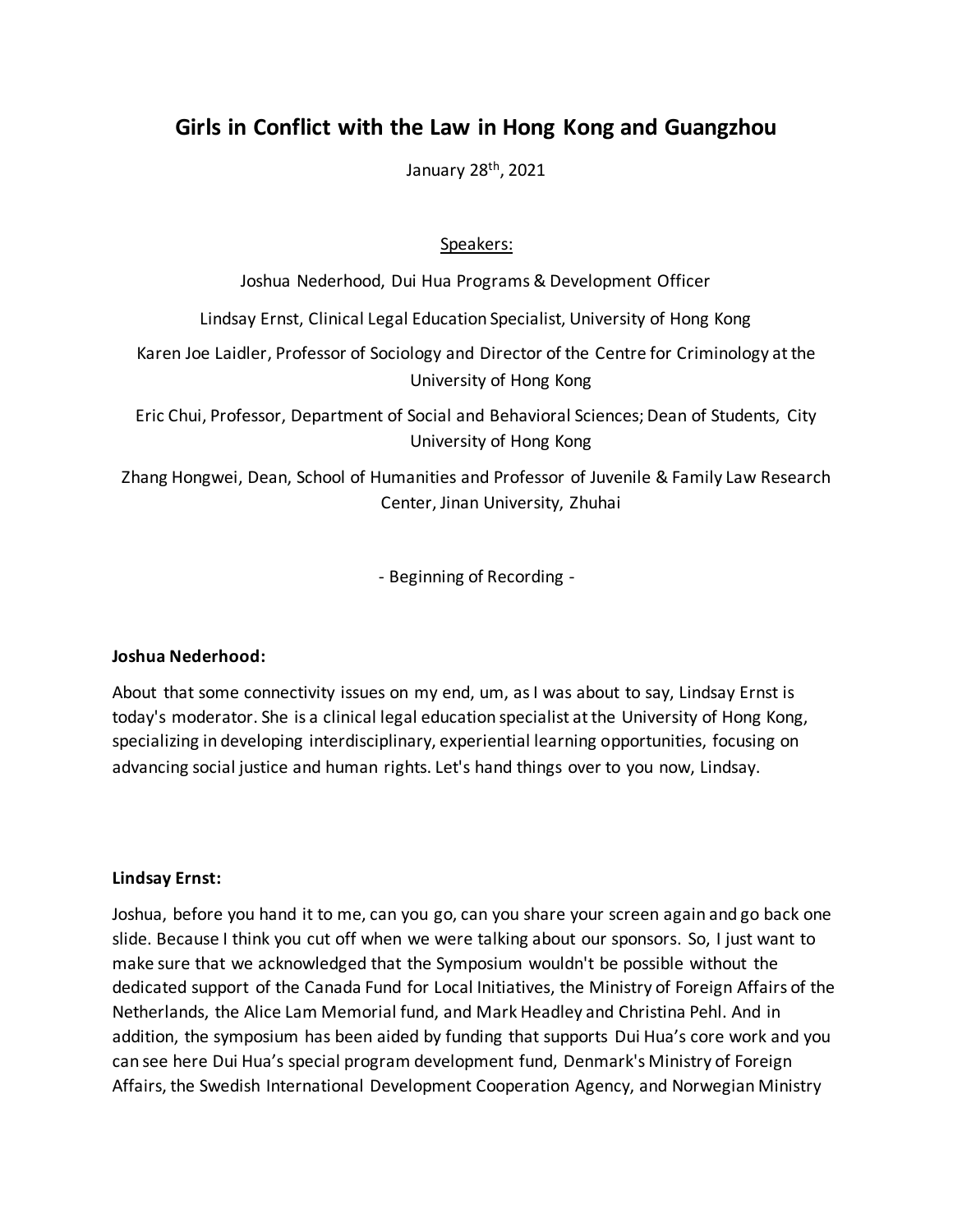of Foreign Affairs. So, I do want to make sure, I feel like that's where you got cut off Joshua, and I want to make sure that we have thanked everyone who made this possible for us today, and thank you all for joining. Before I go into introducing today's panel, I just want to point out that we do have upcoming symposium events, and I would encourage everybody to make sure that they go to the website and see some of the past events, which I will be pulling into some of our discussions today. But for the upcoming symposium events on February 2nd, we have Richard Ross' presentation on the *Girls in Justice* photography project; February 15th, Findings and Calls to Justice with a Focus on Indigenous Girls and Youth in Canada; February 23rd, Sex Trafficking. And we do have two additional events, Sexual Violence with a View from Glasgow and The View from Beijing, which we will be confirming those dates. And also, after today's symposium, after today's webinar, Joshua will send reminders about these events. So, we encourage you all to join in for these events as well and continuing this discussion.

So, with that being said, I want to introduce today's speakers. And I also want to encourage you to go back and re-watch Anna Wu's comments in an earlier webinar at the beginning of this symposium. We are not going to be specifically talking about the progression from the Umbrella Movement to recent events with the protest in Hong Kong, but Anna Wu has provided that background in her discussion earlier in the symposium, and I just want to remind everybody she discussed the Umbrella Movement and moving forward and thinking about what that looks like for identity in Hong Kong. She raised issues about the large impact going on and what this looks like with girls involved with the law on identity, ideology, and uncertainty about the future. She also encouraged and said, it's important that we design programs that are fluid, transformative, and gender-sensitive. We do have to factor in these issues, and she reminded us to incorporate into program dialogues, notions of justice and injustice, disparities and differences, and to be sensitive to the causes of conflicts and to restore order, and to restore human relations. So, with that in mind, you can access her statements earlier on the website.

I want to say that today we're going to move forward, starting off with Karen Laidler, who is a professor of sociology and the director for the Center of Criminology at the University of Hong Kong. She's going to give us an overview of girls and young women involved in the justice system in Hong Kong. After Karen speaks, we'll hear from Eric Chui, who's a professor in the Department of Social and Behavioral Sciences and Dean of Students at Sydney University of Hong Kong, and he's going to specifically speak about girls and young women involved in gangs, in organized crime affiliation. Then we'll hear from Zhong Hongwei, who has also presented in an earlier webinar. We'll go into a little bit deeper exploration of some of the issues he raised in his earlier webinar, which is also available on the website. He is the Dean of school of Humanities and a professor of the Juvenile and Family Law Research Center at Jinan University in China. It's a great pleasure to have all three of our speakers with us today, and I will turn it over to Karen to begin our discussion. After Karen, we'll hear from Eric and then Zhong Hongwei, and then we'll go into questions. Thank you.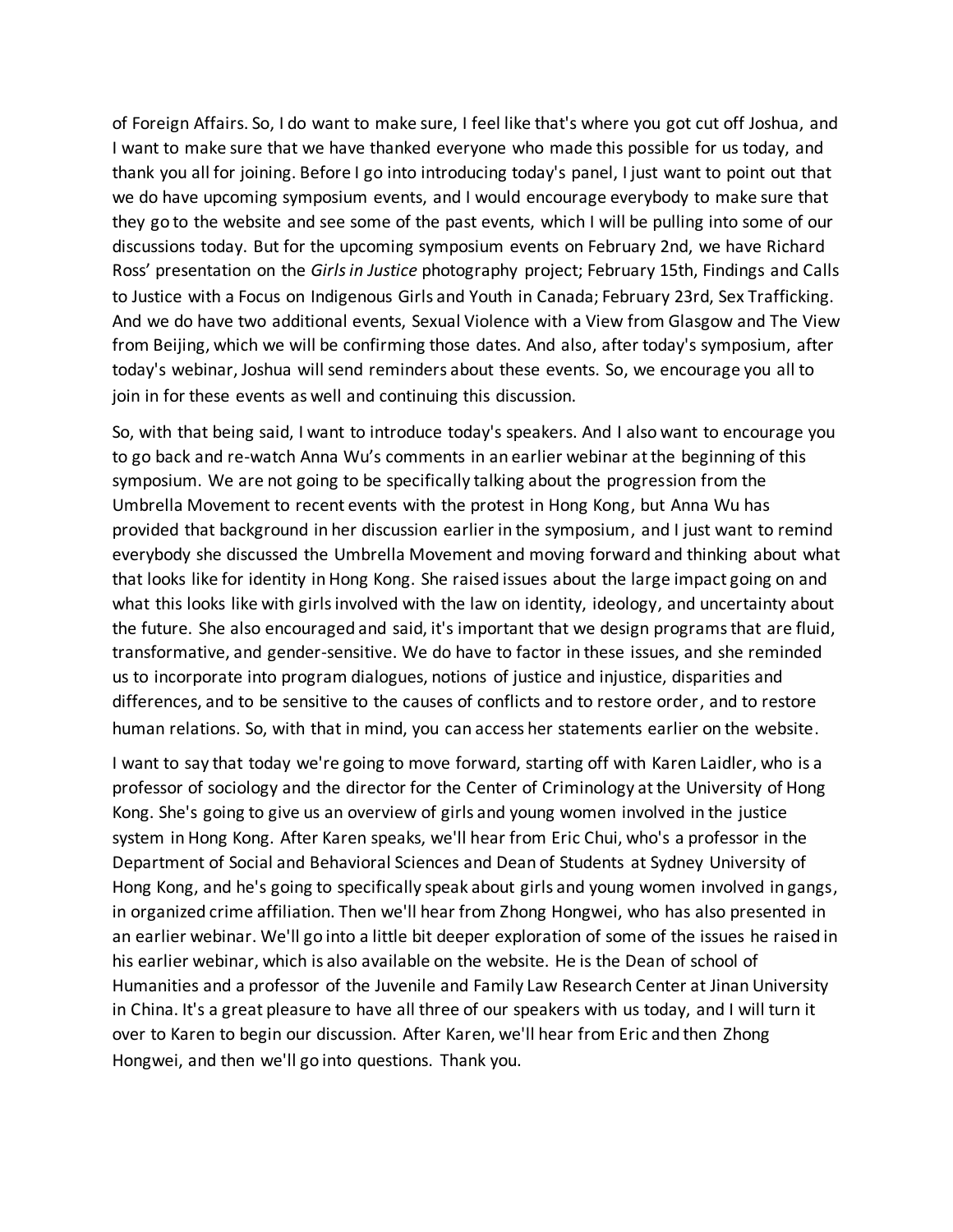# **Karen Joe Laidler:**

Thank you, Lindsey. Let me just get my PowerPoint on the screen here. Welcome. Good morning, everyone. Or good evening, wherever it is that you may be across the globe. Today. I'd like to talk a little bit about the juvenile justice, sorry. I just saw the sign that said your state and your internet connection is unstable. So hopefully it'll be stable for the next 15 minutes while we give this talk.

What I'd like to do today is kind of give you an overview in connection with the broad theme of girls in conflict with the law. I'd like to talk a little bit about 30-year trends in Hong Kong in terms of arrests and processing through the juvenile justice system. But first, very, very briefly. I'd like to give you some sense of what the kind of juvenile justice ethos has been historically and raise some questions about where it might be potentially headed in the future.

So, there's only really been a few efforts or attempts to document and analyze the juvenile justice philosophy in Hong Kong and these three are among the three most prevalent themes. The first one actually is of the "Care and Control Ethos," which was a concept that emerged in the late 1980s but held relevance in subsequent years. Sentencing, according to this philosophy has had to do less with justice or treatment and more to do with conformity.

Now, another view that emerged in the late 1980s, which is reflected in the kind of groundbreaking work of Patricia Gray, was called the "Disciplinary Welfare Approach." And this is a philosophy that was used to describe how juvenile court throughout the 1980s and onwards meted it out sentences that were based on the rationale of discipline being much more important than the actual offense itself as this would be acting in the best interest of the young person.

And then finally, more recently, Mike Adorjan and Eric, who is the next speaker, talked about how to understand this idea of disciplinary welfare. When I was to understand it in the context of broader philosophy and practice attempts by penal elites to a core group of elites within the government to try to shape a certain kind of citizenry. Now I hope that does some fairness in a brief summary. Eric, you can correct them if you think if it needs modifying.

What I'd like to do is just jump right into telling you a bit about Hong Kong, and Hong Kong, despite recent events, has historically and continues to present, to be a very safe place to live. It's one of the major attractions for me to live here, but also raises the questions about why it's continued to be such a safe place. Let's look first at arrests. So, over the past several decades, overall number of arrests have decreased in all categories of crime except deception and across all age groups.

This table: what I've done is I've broken out some of the arrest trends because there's an interesting puzzle that I haven't been able to solve, but I'm hoping that through discussion today that we may be able to shed some light on this puzzle that I haven't figured out yet. Let's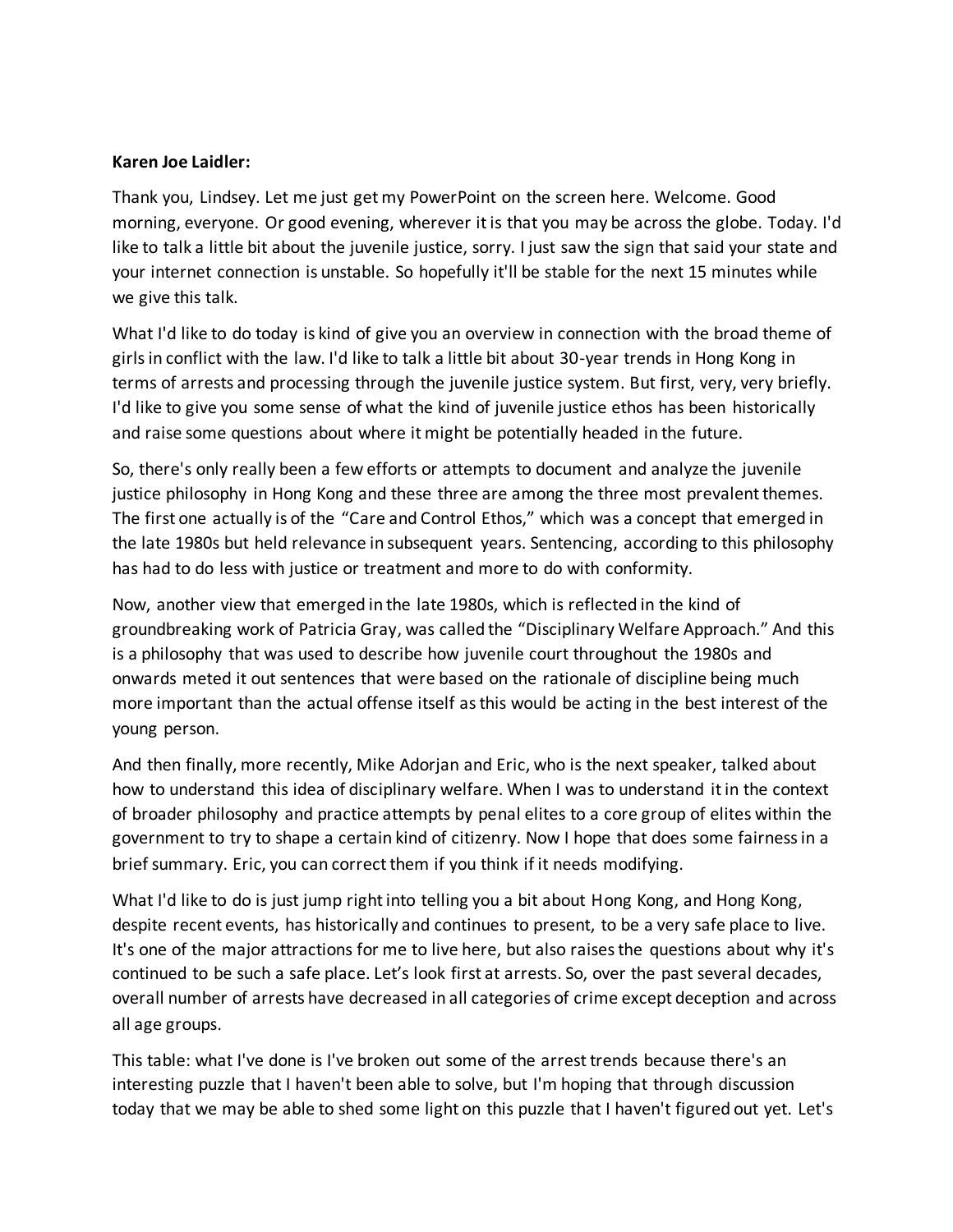look at the case of children and young persons. When we talk about girls and young women, my talk would be focused on up to the age of about 24, but breaking them down into three kind of distinct categories as it's described in official statistics here.

So, over the past decades, the overall number of arrests for these three youth age groups, that's those who are 15 and under, 16 to 20, and 21 to 24 decrease for both females and males. If you look at this chart, at those who are 15 and under, there are two things that I would like you to note. Arrests have decreased for both genders. These are just raw numbers here, and you can see them here. You can see over time that it's decreased.

The second thing to note is the proportion of girls age 15 and under arrested of the overall total slowly rose in the 1990s, and then leveled off remaining relatively stable at around 25%. So, the second comment or observation is based on the fluctuations in the proportion of girls being arrested as compared to boys. I think it's important when we look at issues related to girls, that we also look at issues that are related to boys because that gives us a better understanding of one and the other.

Next, among girls 16 to 20 year olds again, so see, just appear. You can see 16 to 20 year olds, again, we see overall declines in arrest for males and females and the proportion of young women arrested, that's the grey figure here, the proportion of young women arrested fluctuated throughout the 1990s but was lower than 20%. But by 2019, rose to 23%, and this is very likely related to arrest during the protests.

Among 21 to 24 year olds, again, we see overall decline. So, nothing particularly surprising because we see overall declines for both females and males in arrests, and similar to younger counterparts, proportion of young women arrested fluctuated throughout the 1990s, but was lower than 20% but by 2019 rose again to 24%. So, some modest fluctuation, not rising significantly.

Here comes the real puzzle. Everything seems fairly straightforward so far. Although our main focus is on girls in here and young women. Again, I'd like to emphasize that we have to understand their situation in context. I want to focus on some interesting trends within the age, different age groups of girls. This chart provides us with an overall view of the girls and young women's arrests over the past 29 years. Well, how do we know that there is an overall decrease in arrest across all ages? There is a pattern that I would like you to note. You can kind of begin to see it with the arrows here.

From 1991 until 2012, so we didn't put 2012 in here because we were trying to use the fiveyear benchmarks, but it's in 2012 that it actually happens that the proportion of girls 15 and under arrested is higher than their slightly older counterparts. Here you can see by the gray, these are 15-year-olds and under, females. As you can see, the proportion of them compared to other girls, older girls, is actually higher. So, as you can see that by the grey continues to peak, and then it starts to decline by 2006, and then by 2012, we began to see that it declines so that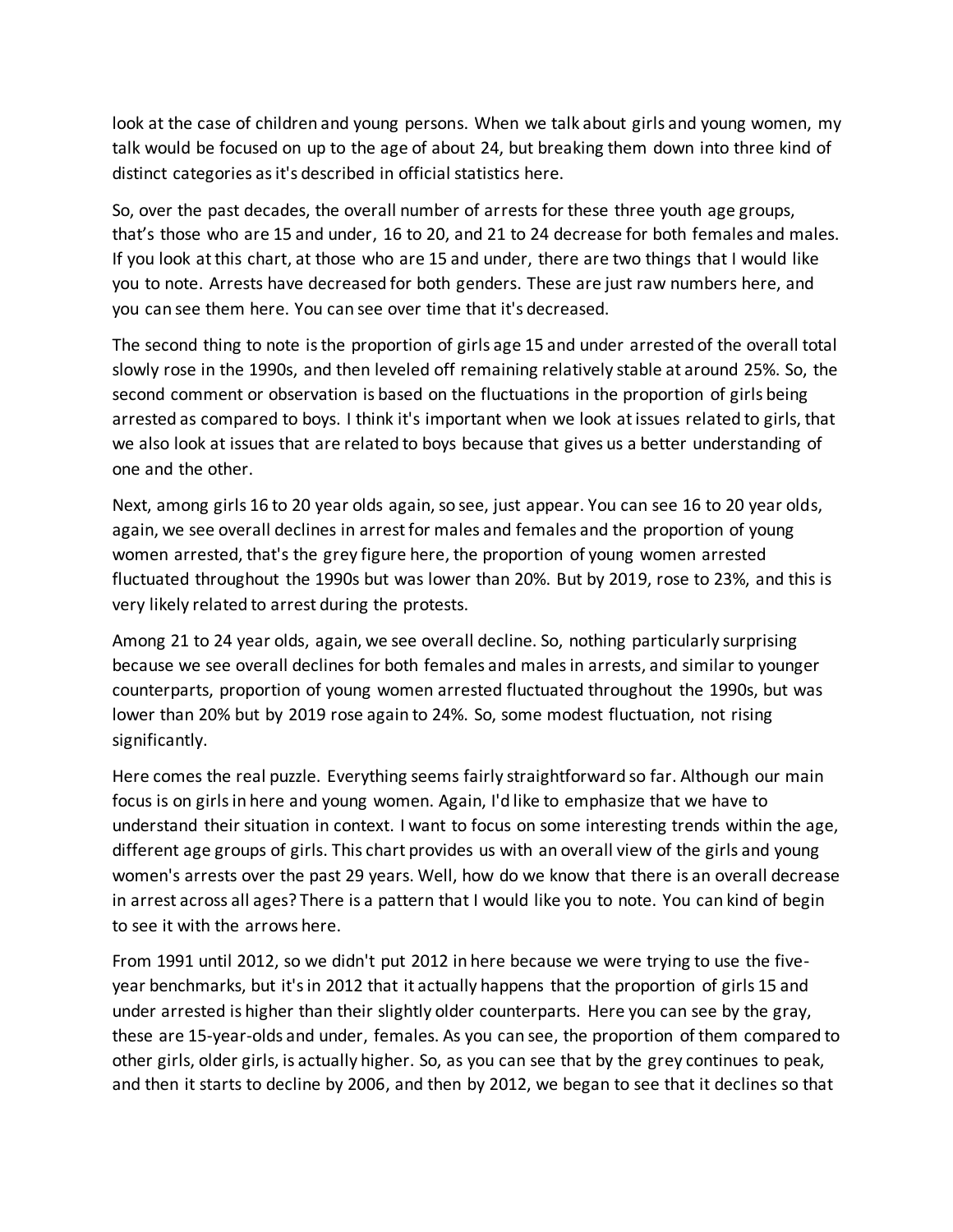it is lower than that of their older counterparts, and that remains consistent throughout the present.

So, the turning point then is 2012. Since then, arrested young women started outnumbering in girls by 2012. The proportion of young women aged 16 to 20 becomes higher as well as those who are older than their younger counterparts. So, the question is, how did it rise so significantly? And then in 2012, it drops quite significantly. This is important and interesting because the pattern that I've just mentioned is in distinct contrast to boys. The pattern among boys is much more typical of what you would see in other countries like the US, the UK, Australia, and Canada, where you would see that those who are between the ages of 16 and 2010 tend to be peaking in so-called offending years and then the maturing back out of crime. So here you can see there's an increase, but then it really peaks when they're 16 to 20 years old, and then there's a decline. So, the pattern among boys and young men is very different than it is for girls.

So, this raises a question then as to what crimes might account for girls 15 and under being arrested in higher proportions until 2012. We examined different categories of arrest and found declines in all age groups and for both genders for violent crime against property and personal property, fraud and forgery. So essentially across all major categories we found that you couldn't explain this. The place where we could explain it was in terms of this category of burglary and theft arrest, and in connection with this, it was largely in relation to shoplifting. I should explain here that the mustard-colored bar is the one for the 15 to 20 girls, those who are 15 and under.

So now the question is, why did girls' arrests for shoplifting drop from 2012 onward. Was this due to an overall decrease in the youth population? Well, this is not the youth population more broadly speaking has declined and the trends for males differ. So, it's not likely that it's that. Was it due to changes in the reporting of shoplifting? Not likely as other age groups do not witness such a significant decline, and in fact, shoplifting arrests for older women over the age of 60 has remained consistently proportionately higher than males. So how might we explain this? Both male and females having to shift from outnumbering young persons to a significant decline.

What happens after arrest? There are a couple of different things that can happen. Sometimes nothing happens and youth are released. Sometimes they will be placed on the Police Superintendent's Discretion Scheme, which is a kind of diversion scheme, but I haven't presented those slides here because they don't do a breakdown of boys versus girls, but we can come back to that at the end.

What we do know that with declines in arrest, we would anticipate declines in probation and custodial sentences. Here we can see that there is also been a decrease in probation supervision for those under 16 and those retained 16 and 20 for both genders, the numbers have dropped quite significantly. And note, this includes probation only and probation with a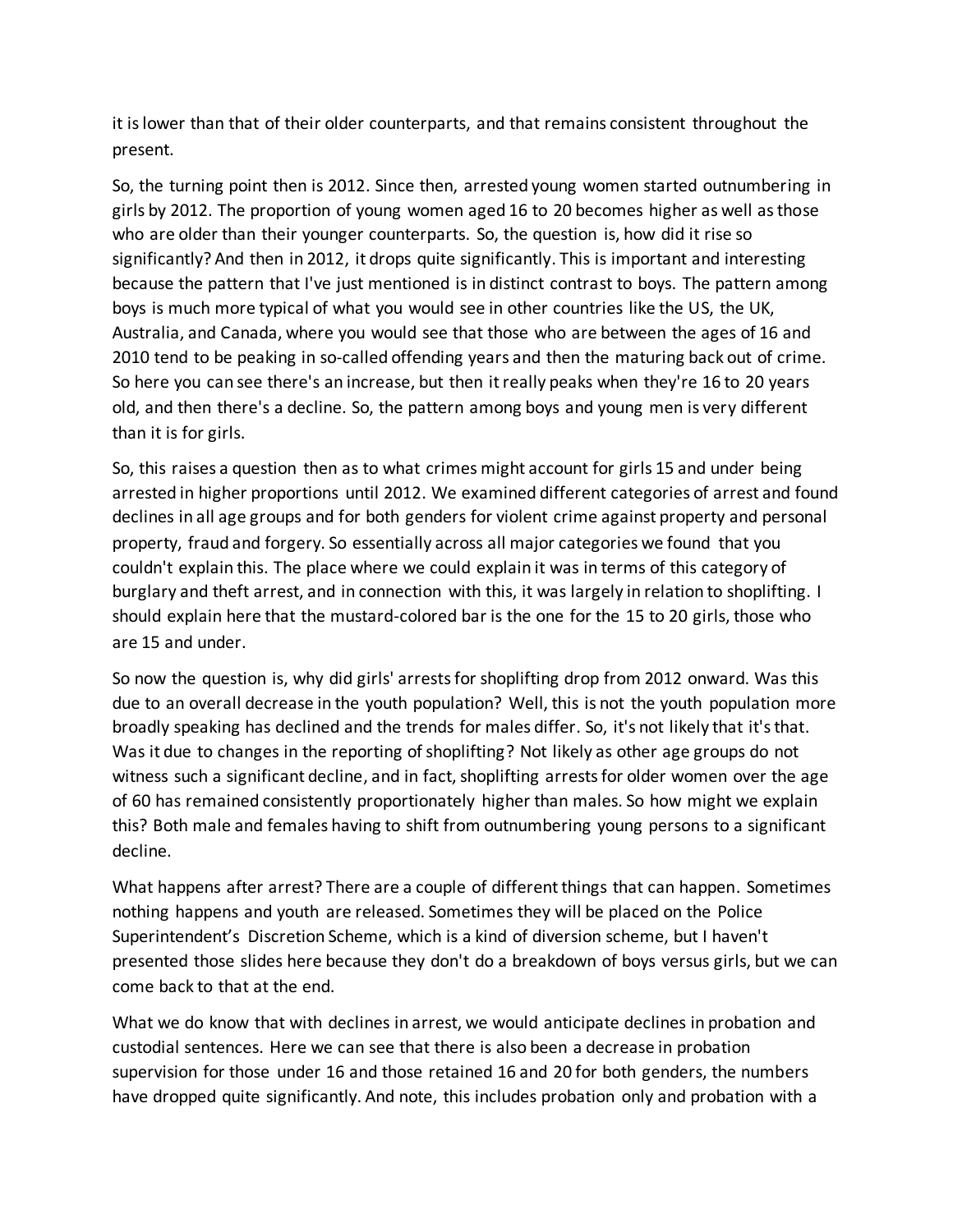residential order. This latter applies only to males, so only for males was there as an option previously of a residential assignment along with probation. Probation is overseen by the social welfare department, not by correctional services as is the case in some other countries.

Let's look at correctional services. In relation to custodial sentences, there are several types overseen by correctional services department for young persons, and this can include a prisonlike environment, training centers, detention centers, which are for males, and drug addiction treatment centers. Given arrest trends, it's not surprising that there's been overall declines in admissions to one of these types of correctional institutions. The one exception as we'll see is for young women's imprisonment in the early 2000s, but this later declined. If I have time at the end, I'll talk more about that because it's not that germane to this discussion.

This chart provides a 29-year review of girls and young women's admissions to a correctional facility. As you can see, there was a steady rise in admissions for all age groups until 2001 here, and then there was a steady rise in admissions for all groups and until 2001, after which there is a significant drop by 2011. And that has continued to take decline.

Here is a table for males, as anticipated overall declines in admissions but with higher proportions of 21-to-24-year olds. This is not surprising given what you saw in the arrest statistics. Presumably those slightly younger who were arrested in higher proportions were diverted to the Police Superintendent's Discretion Scheme or received probation in those earlier years.

We come back to our questions about those girls who are 15 and under. Did many of them receive a custodial sentence. We can see the number of girls who are 15 and under.

This table on the top is girls 15 and under, and the number who have been admitted to some form of custodial sentence is relatively small, but among those who received a custodial sentence, it was largely for property offenses and against local laws. So local laws would include breach of conditions of stay, so coming from abroad or in many instances from the mainland and being here in violation of their breach of immigration stay, so basically violating their visa ordinances. The rise among those who are 16 to 20 or an older is related to the incarceration of mainland sex workers for the breach of conditions of stay, and those are for relatively short periods of time. I've written about that previously, which I can talk about later if there's questions. This chart shows that the rise among those 18 and older is largely related to the incarceration of mainland sex workers for breach of conditions of stay.

What factors should you take into account in looking at the process by which girls and young women and boys and young men too? One important risk factor to consider is child abuse. While we know this is difficult to estimate given the silence associated with abuse, we do have some figures of cases reported to the Social Welfare Department. The rate of reported physical abuse is comparatively similar for girls and boys as, as reported to the Social Welfare Department. The rates of reported physical abuse is comparatively similar for boys and girls.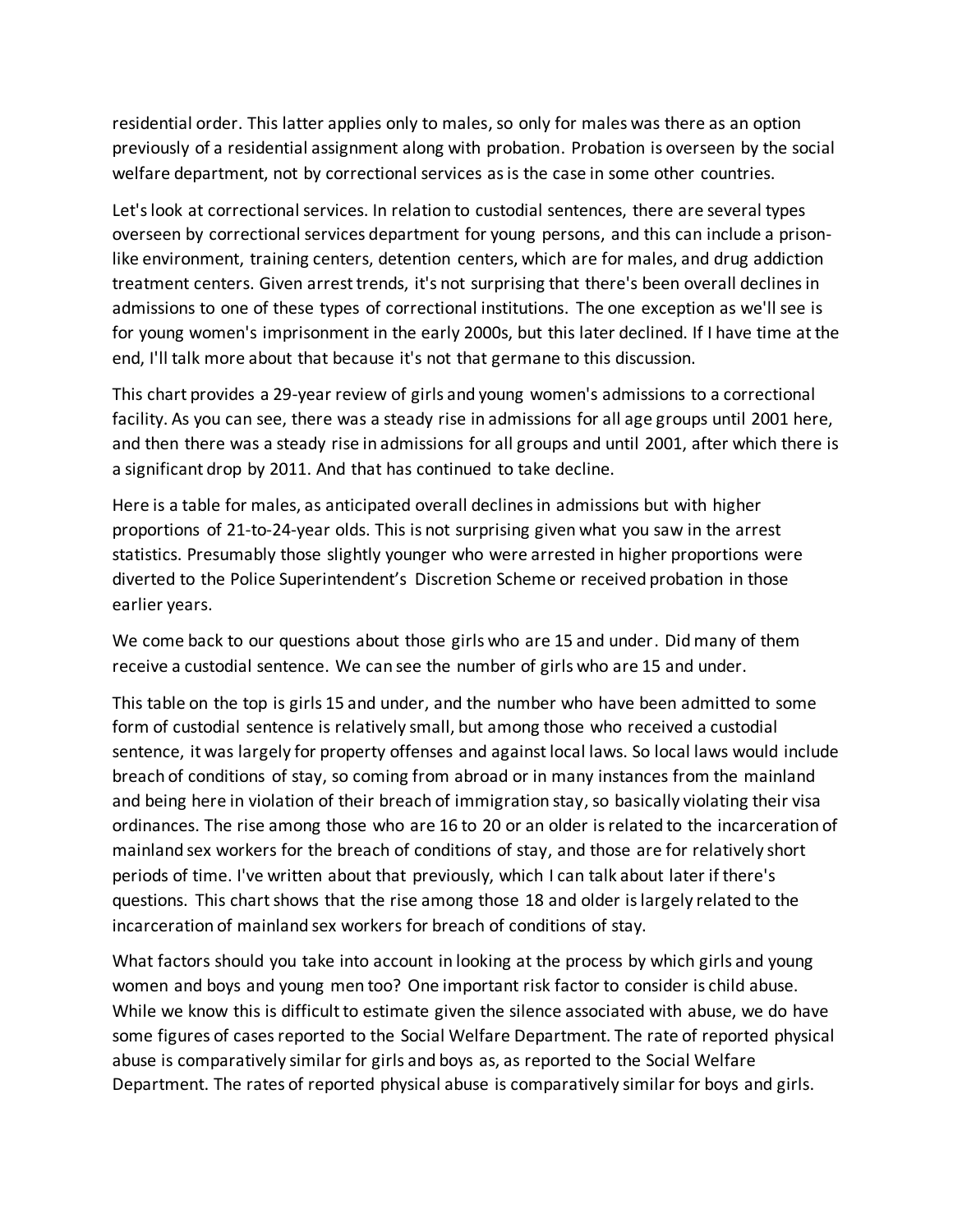For girls, this averages over the 10-year period to about 40 per 100,000, and for boys is a slightly higher around 46 per 100,000.

The rate of reported sexual abuse among girls is comparatively higher than boys. With girls, rates average at around 50 per 100,000 in the population, and for boys it averages under 10 per 100,000, so you could see a quite a big difference.

Finally, just some things that we might want to have some conversation around at the end. One might say that the decline in arrests among girls and young women reflects general declines in the youth population, but there have been declines among girls as well as your male counterpart parts. Moreover, the drop is irrespective of age group, so probably we need to go beyond this. What also remains a puzzle is the higher proportion of girls arrested than their older counterparts until 2012. As we've seen, these arrests are likely related to shoplifting. Well, why did it change around 2012? Could it be related to more support from social workers on the front lines, or have they made changes in handling shoplifting cases among young people. Not likely as the patterns have not changed for other age groups. We do know that very likely most young persons would be placed in the Police Superintendent's Discretion Scheme for shoplifting if it is their first time.

One issue we've been thinking about is how and whether these declines are somehow connected in some way with changes in how young people, and, more broadly, the general population interact and engage with social media, spending less time, perhaps, in public spaces, given the overall declines in probation orders and custodian custodial sentences. It gives us pause to reflect on what this means in relation to where juvenile justice policy has gone from the early 1980s throughout the 1990s and into the early 2000s. So, so this concludes my talk.

# **Lindsay Ernst:**

Okay. So, I'm onto the next person. We'll move on to Eric. Thank you very much, Karen. And please do be reminded that if you have any questions that you want to write into the question in the answer, please feel free to write them in and then we will raise them after the presentations. Thank you, Eric.

# **Eric Chui:**

Good morning, everyone, and good evening, everyone. First of all, I'm very honored to give a short presentation regarding to one of this small-scale research that I have conducted a few years ago. The topic that we have chosen is about street gang members, as opposed to what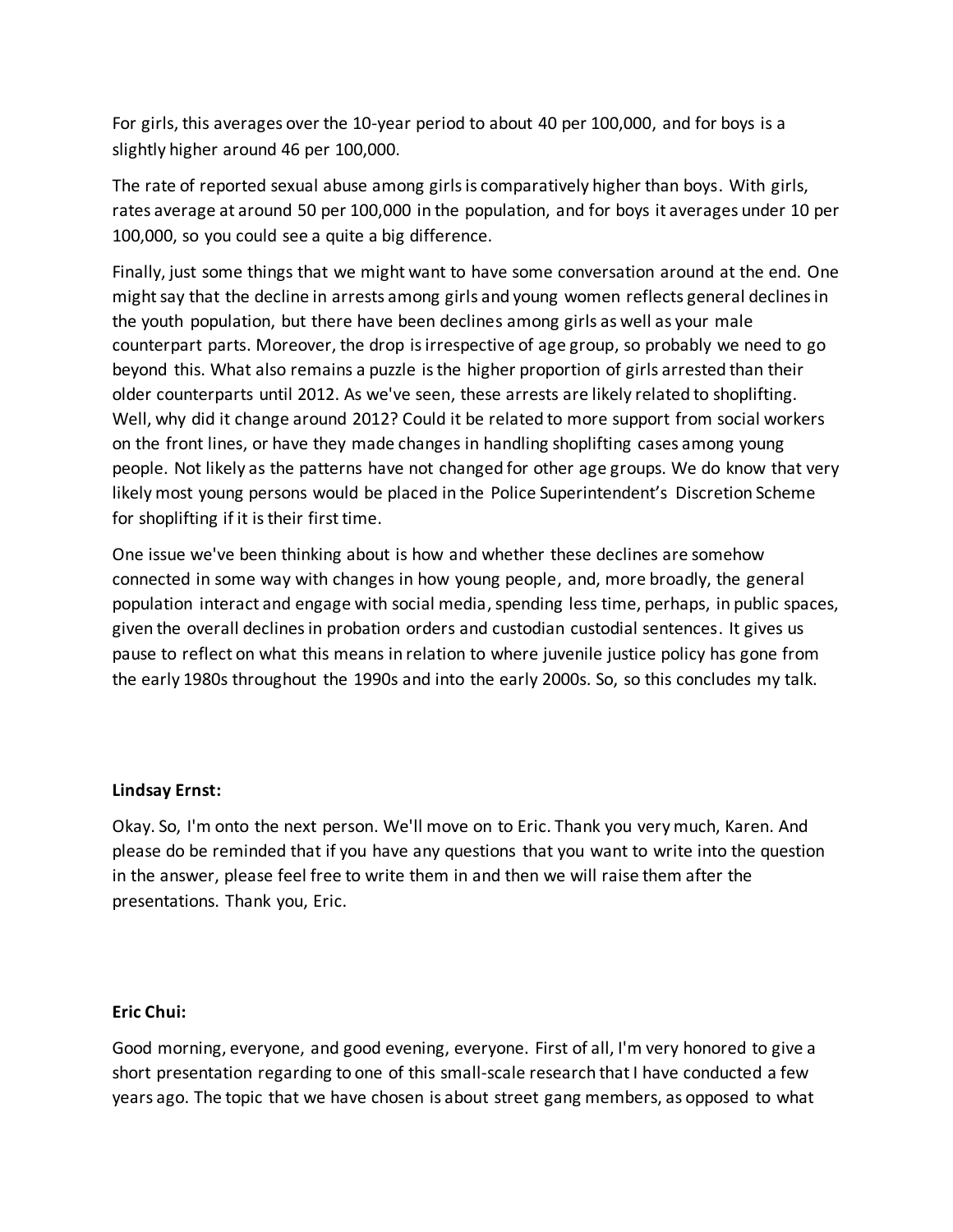Karen just mentioned about juvenile offenders, either put on probation or given a custodial sentence. Rather, these are the street games. The reason why we conducted this research is simply because this is a joint effort between my research team and a social work outreach team in Hong Kong. At the outset I want to emphasize that the sample is not representative of Hong Kong gangs really. Rather than it is a case study that one of the 18 outreach social work teams in Hong Kong would like to investigate a bit about the gender differences in terms of their behaviors and in relation to two key themes.

One is on the social bonds. I think if you are familiar with criminology, you know Hirschi. He's the one who talks about social bond theory. On the other hand, we also would like to look at the role of the Hong Kong Triad affiliation. I'm sure those participants from Hong Kong would know what is about it, Triads, but for those who are from overseas, we bet you watch some of the movies about the gangs and also the Triad societies and things like that. In particular, we really want to look at how these two key concepts are related to the delinquency among male and female street gang members. Of course, ultimately, the team would like to have more practical implicationsin particular to look at how they should respond to male gang members and also how they would like to respond to the female gang members, because I'm sure most of you will get to know that in the past male delinquents are the focus of most of the research.

We take into account that gender is quite an important issue because, in particular to that outreach team, they feel that there is an increasing number of female gang members in their particular public housing aspect, which is fairly unique in that new **time** in Hong Kong. Instead of relying on the official data as to what Karen showed us about the conviction record, the imprisonment statistics, we relied very much on the self-reporting measures from the gang members. I will tell you a little bit later how we can ensure a better response from the gang members.

I'll repeat again, this is a collaborative work. My research team was the one who designed the questionnaire together with the outreach team. In fact, when dealing with the data collection, so the social workers are actually the one who helped me to collect the data rather than I sat out on the street to interview them and things like that.

As Karen has already mentioned, there was an increase of the=female Offenders around 2000, so we thought that will do something about it and look into the female samples a little bit. But before I'm going to talk about the data.

I won't bother you too much about the theory because I know that most of you are practitioners, and if you're interested, you will be able to find all this, as I've mentioned to you about Hirschi'ssocial bond theory. In the particular, they look into attachment commitment, involvement, and belief. I'll elaborate a little bit when I show you the findings because that will help you to understand these four types of social bonds are highly correlated to those people who are able to conform to the law. On the other hand, if these bonds like the attachments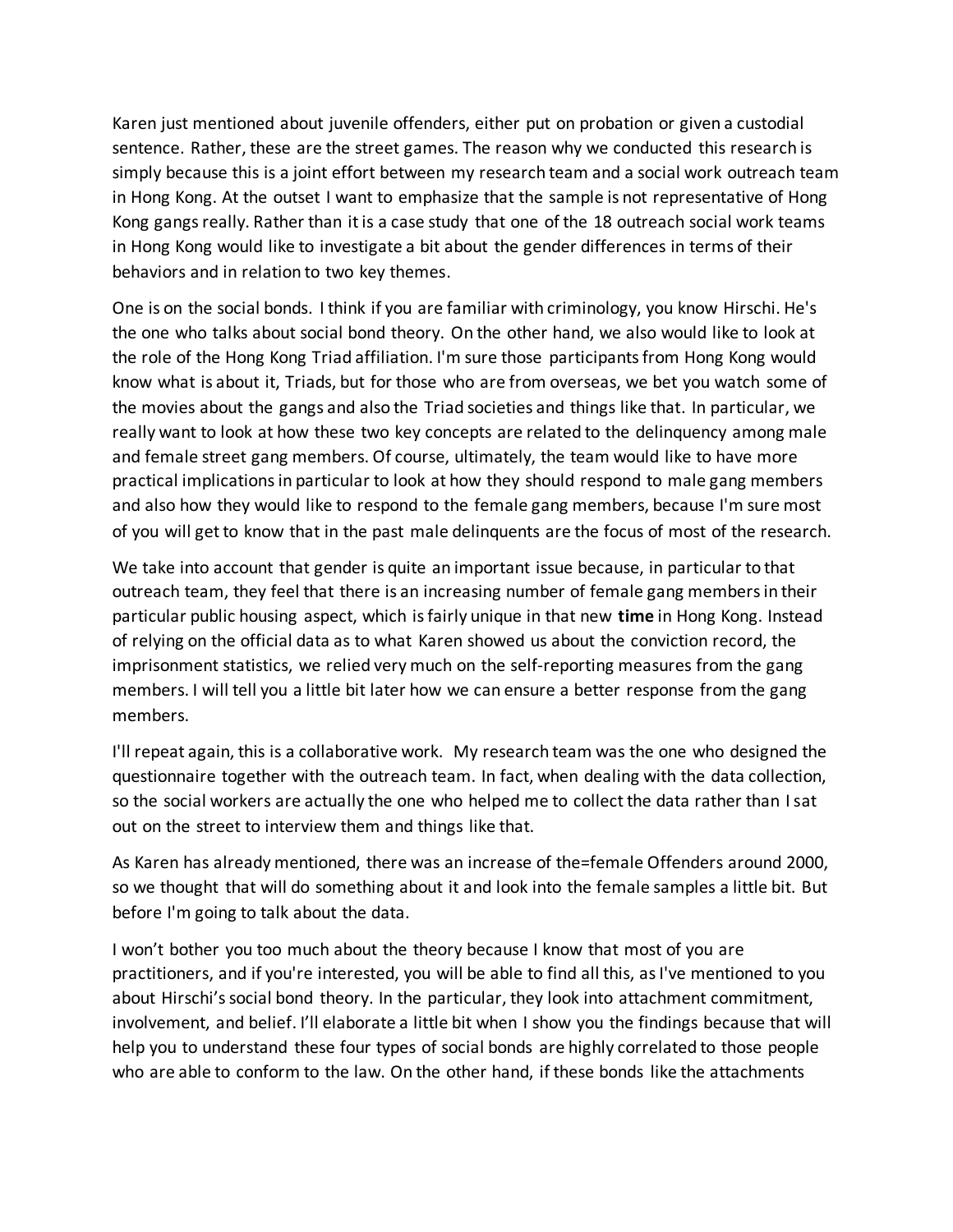with family, peers, schools, and things like that they're more likely to be involved in delinquent activities.

The total number of participants for this study is 201, and you can see that we have oversampled the female sample in this one, so. I'll have to give thanks to the NGO who helped me to collect the data.

You can see that we really want to look at how females, in terms of the demographics, are different from the males. So, as you can see that the agesrange from 12 to 24, and again, this is not a representative sample.

First of all, how does it work? The youth outreach workers will be the ones who initiate contact with at-risk youth in Hong Kong. Most of this research was conducted on the streets, or sometimes in the center of the outreach team. Before we kicked off the study and we had several sessions with the outreach social workers who were able to collect the information from the participants. So, there were a total of four individual sessions to prepare the outreach social workers about the ethics and about, uh, how you can talk to the participants if there are any very technical survey items.

We are using quite number of standardized measurements that have been used previously, and were translated in Chinese and validated in Hong Kong, but the validation is more with the school sample or in prison, so this is the first time ever the scale was used to look at the street gangs.

From here, we look at parental attachments. Altogether, there are six items. Attachments, involvement in organizations, a belief in the legal system. All together there are six items on delinquency and three on violent acts and three on non-violent acts. In particular, they are more pinpointed to theft. There's an item on Hong Kong Triad affiliation, so it's based on the self-report. For members who are from outside Hong Kong public, if someone claims they are the member of the Triad society, it is a crime itself. This is one of these society's ordinance in Hong Kong. And then there are a few demographic variables.

We are using quite a number of statistical analysis to look analyze the findings. Again, I won't bother you on this. Rather, I want to jump to the results. For the first slide on the results, I just want you to look at this column in particular to look at the females. As you can see, the, uh, age between male and females is a little bit different. We look at the group difference. We use, I think, a T test to look at the males. The mean age of the females is 16, whereas for the males, it's 17.5.

This is the education level for form one, which means they are grade seven; form two is grade eight in US equivalent measurement. The majority of them are basically in grade nine, which is about usually about 15 years of age. On student's status, more females are full time students when compared to the males. Triad affiliation, this is also a surprise because it's a stereotype that Triads are more associated with males, but in our female street gangs, definitely you can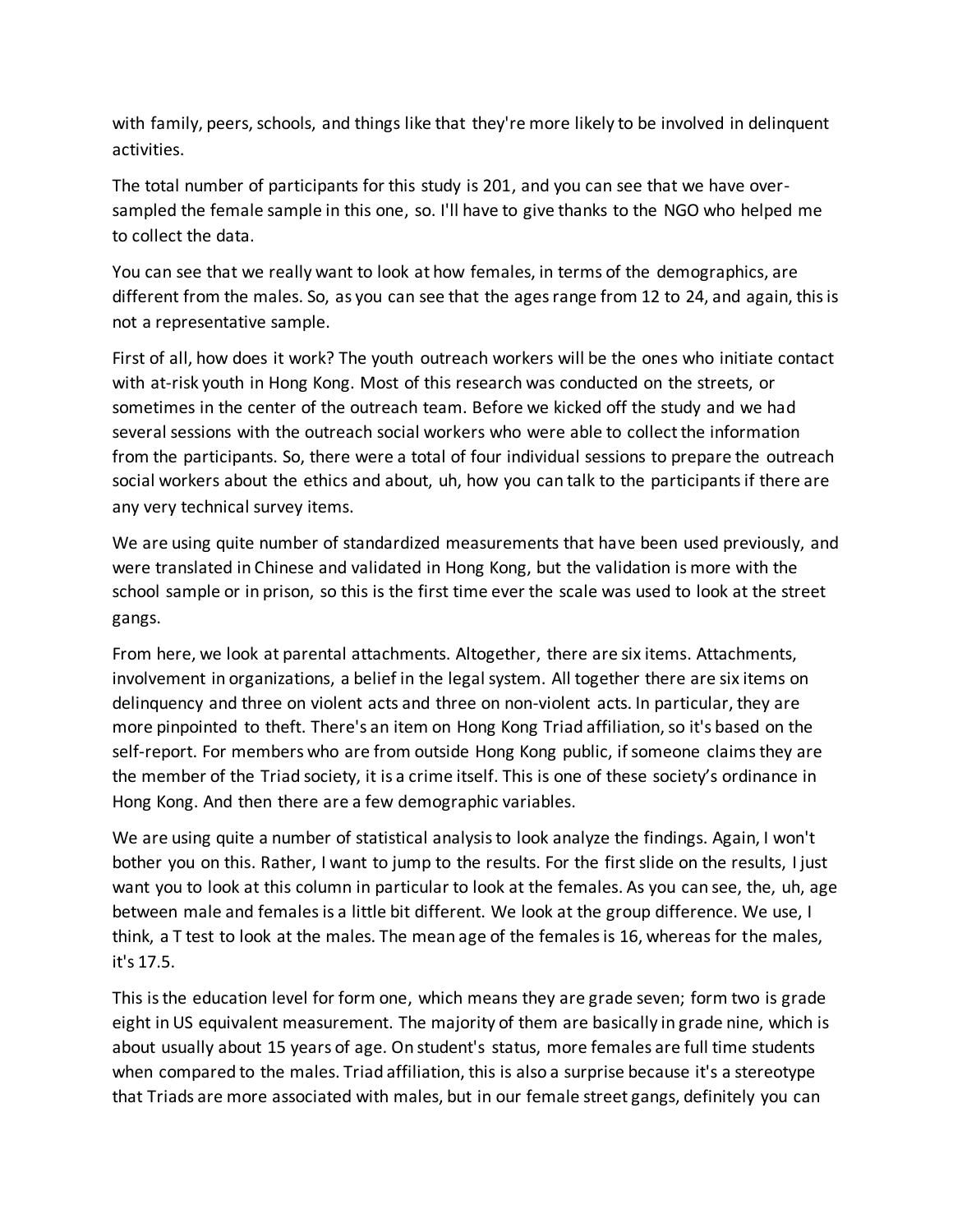see that they are pretty much the same between males and females. To repeat again, they are all recruited on the streets rather than in the school sample and things like that.

In terms of the violent acts, there's no significant difference between males and females. So again, this is another interesting finding because most of us believe that males are more likely to commit violent acts than females, but in our struck sample, definitely by the self-report, you can see there are, there is no significant difference between males and females.

On the other hand, when we look at the past theft committed, so there are more males than females in our sample. So maybe that is the uniqueness of our group of female street games, so there are more males than females in that way. For parental attachment, they are slightly different and the same as for the belief in the legal system. The lower the score means they have weakened belief in the legal system. The group of the females that we have sampled, indeed they are weaker in terms of the belief of the legal system. I hope this page does give you some ideas about who are the female street, gang members, what are the characteristics that we've got here? The next lines are more complicated, but I'll just use very plain language to explain to you how we conduct the analysis in the next step. In particular, you can see the variables here. We want to put all these two together and to see the interaction of these variables.

In particular, we introduced one block and then the second block and the third block. Right now, I'll just focus on block three, where all the variables are put together. In this slide here, we want to look at the relative importance of this variable to look at theft for males. We want to know what explains more for theft.

The social bonds, one of the bonds, which is parental attachments, explain quite a lot, and also the involvement. I will tell you a little bit more about this observation, but I just want to highlight the variables that are more significant than the others to explain why they are involved in theft. For the females, there are some differences in terms of the variables that explain more for females. For theft that variable will be belief in the legal system and also Triad affiliation. So it explains a bit more than the others.

The next table shows violence. You can see that the variables are getting very different. In the old days, we just simply used delinquency as a whole, but rather in this research, we just want to focus on two aspects: on theft and on violent acts. For males, you can see parental attachment, involvement, and Triad affiliation explain for violence. But for this one for violence, you can see that, uh, we didn't see any significant differences between two groups.

Next, we can see from tables two and three, there are similarities and differences in terms of the significant effects of social bonds, or even Triads on the male and female delinquencies.

Let me summarize very quickly. Number one, for males, we find that based on tables two and three, week parental attachment predicts theft and violence for males, whereas for females, weakened belief in the legal systems predicts theft, but not violence for female youth street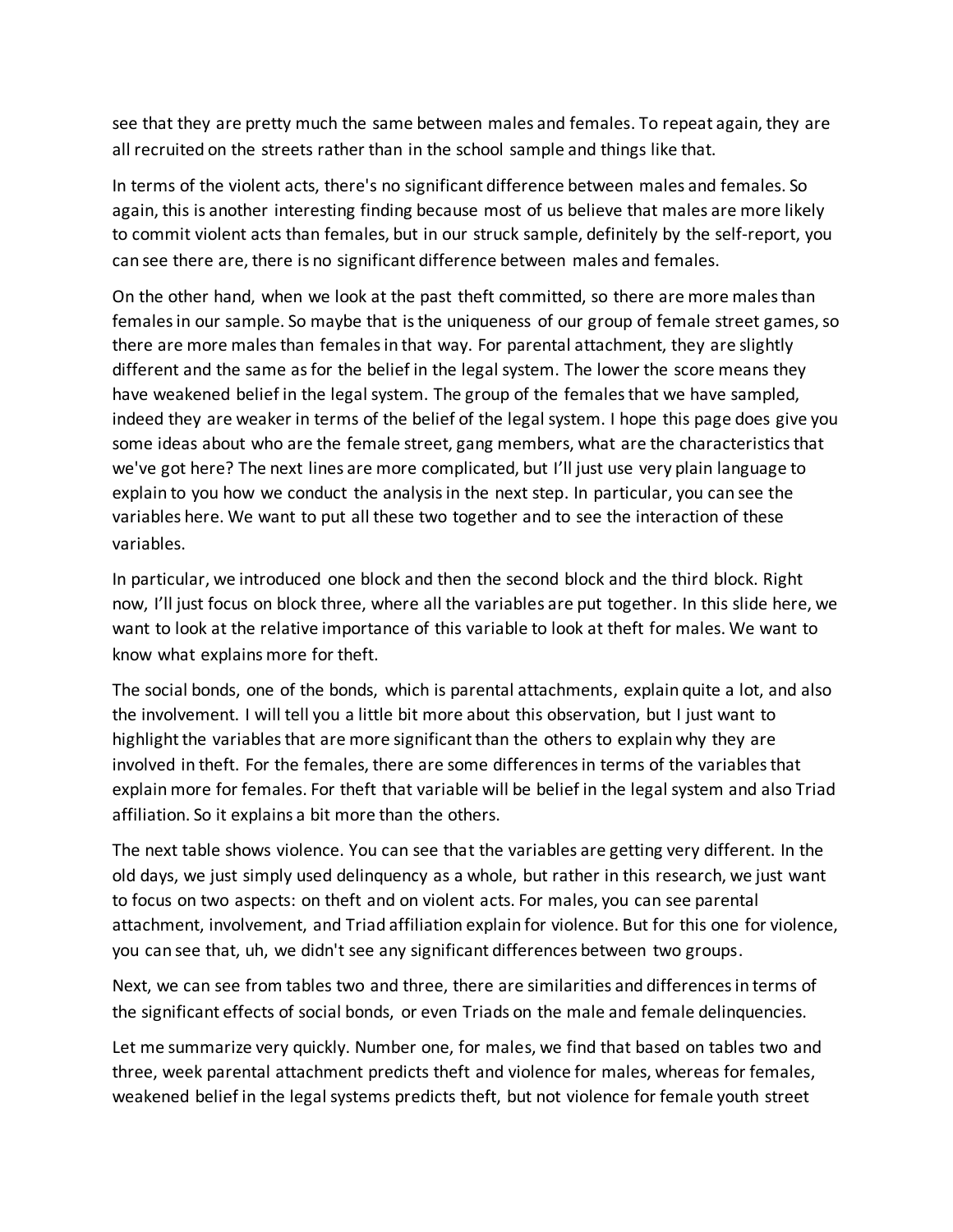gang members. The third interesting finding is about the increased involvement in organizations associated with increased violent and nonviolent delinquency males. This is in contrast to the position of the social bond theory because they believe that the more involved, they are in the organizations, the more likely they conform. But in Hong Kong, with our school samples and also, we have replicated the study for the views of social bond theory into school samples in Hong Kong Macau, and we find that we can point to the same direction

These are the last two points I want to make here. Again, I want to emphasize that for the males, the Triad affiliation was a very closely affiliated with violence, whereas Triad affiliation is positively associated with theft among females. I hope by now you have some ideas about what we have done. In fact, the reason why I've got so much to share with you is because at the paper has been published in the Deviant Behavior academic journal. Thanks so much.

### **Lindsay Ernst:**

Thank you, Eric. If you can now stop sharing your screen and then Zhong Hongwei, if you would like to share your screen now.

# **Zhang Hongwei:**

Good morning and good afternoon from Jinan University. I'm Hongwei. First of all, thank you for the invitation from the Dui Hua Foundation. Secondly, I'm quite interested in reporting on my research on the girl's conflict, but unfortunately, I failed at finding any relevant data from both Chinese and English literature. Instead, I will give you a brief introduction of the juvenile delinquency trends and juvenile justice in China briefly. Then we will talk shortly about alternative to incarceration in China.

As you probably know, we have a really large juvenile population. Right now, 27.9 million are juveniles, under 18. Before the early 1980s, there has been no Clear difference between handling juvenile and criminal cases throughout Chinese history, but we did make much progress in early 1980s with the establishment of the juvenile court in Shanghai in 1984. China made a remark about progress using other juvenile justice systems.

So now, as you can see on the screen, we've got some data from the official Statistics. As you can see clearly there actually two trends, one for juveniles and the one for adults, that move in opposite directions. So, unlike the criminal crime rate, which has steadily climbed things, 2000, the number of the juvenile cases heard in the juvenile courts actually flattened with the peak of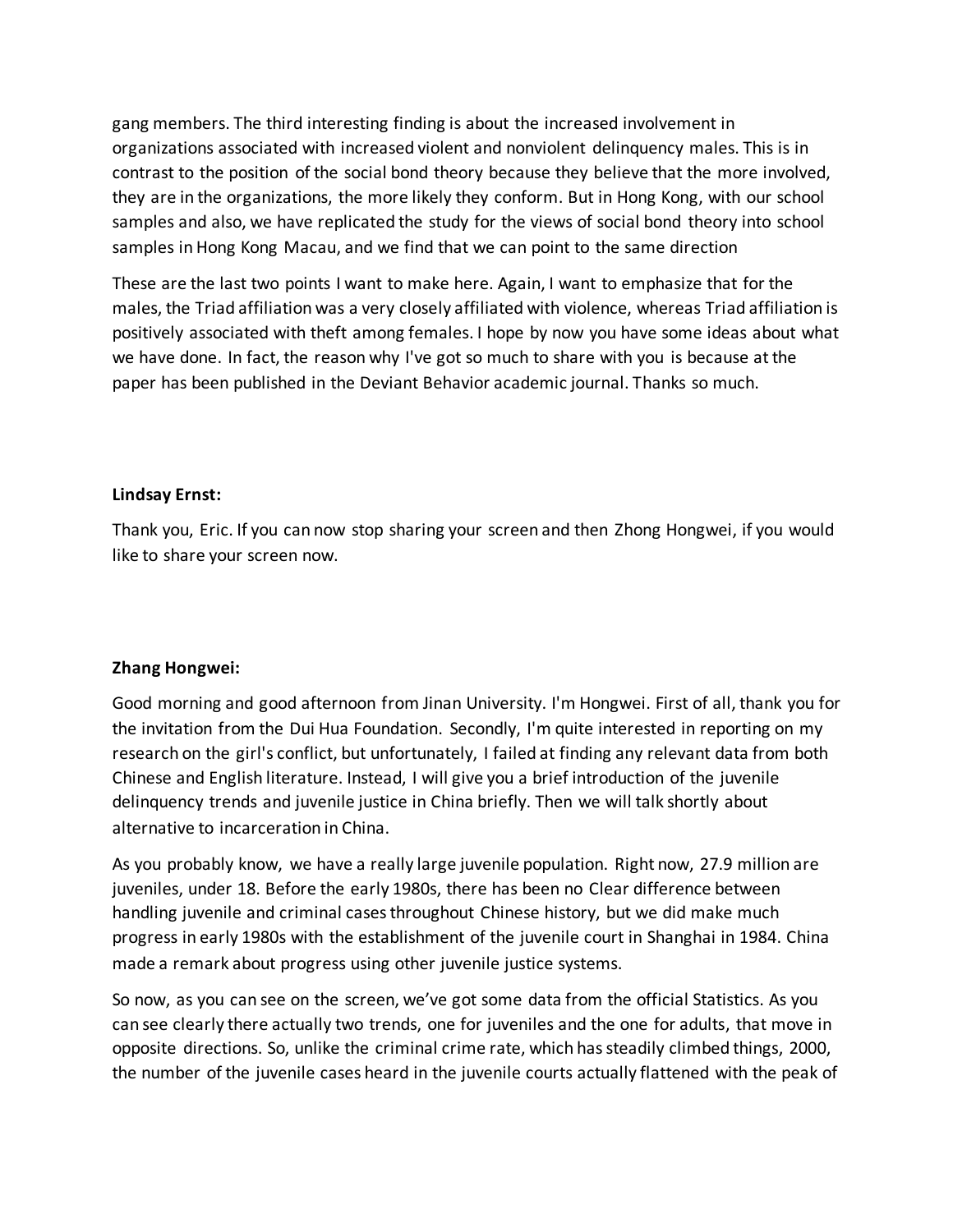891 case in 2008, but since them, the number of juvenile cases heard in juvenile court has remarkably decreased.

Moving to the next slide. From this side, all offenders in prison Increased year by year, the number of the juvenile offenders under the age of 18 decreased greatly, but there was increased concern about the juvenile crime. Official statistics show that juveniles only commit a small portion of the nation's crime. According to the official statistics from the national government, juvenile crime only accounts for 3.56% of the total crime. So, this might've given us some information that the government effort to crack down on the juvenile crime activities has produced a positive result.

As for the types of the juvenile crime committed, I have some statistic to share with you. Take the example of Guangzhou, that's the capital of the Guangdong Province in China, for the years 2007 to 2014. There are about 8,800 juveniles sentenced by the court for robbery, theft and intentional assault accounting for about 68.83 of all juvenile crimes.

Unfortunately, we don't know yet about the gender difference in the types of the frequency of the juveniles. Those issues are not a fully investigated and also gender differences in the way juvenile justice is processed are not fully investigated. In other words, we don't know how and why a police office or the prosecutor and the court and the judges deal with the boys and girls throughout the juvenile justice system. We don't know yet.

Also, probably as you already know, last year we revised two of the most important juvenile laws in China. That's the Juvenile Protection Law and the Children of Delinquency Prevention Law. For these two laws, the leading policy makers tried reemphasize the importance of the specialized school, and we, we are hoping for the next few years, the national legislation will enact more detailed regulations on how to implement the specialized schools for the juveniles. Also, we are hoping they can set up some certain rules to differentiate how to put boys and girlsinto those specialized schools so that we can see how much gender perspectives could be applied into the juvenile justice system.

That's my short presentation on this topic and we are hoping this topic could be more and more important so that the legal scholars and criminologists in China could devote much more to fully investigate this topic on that girlsin conflict with the law. Thank you.

# **Joshua Nederhood:**

Let's go into a general Q&A, so, Lindsay, I think we had some questions coming from the audience. We'll just try to briefly touch on them. We know we're coming up on close to time. So, we had some really good questions coming though.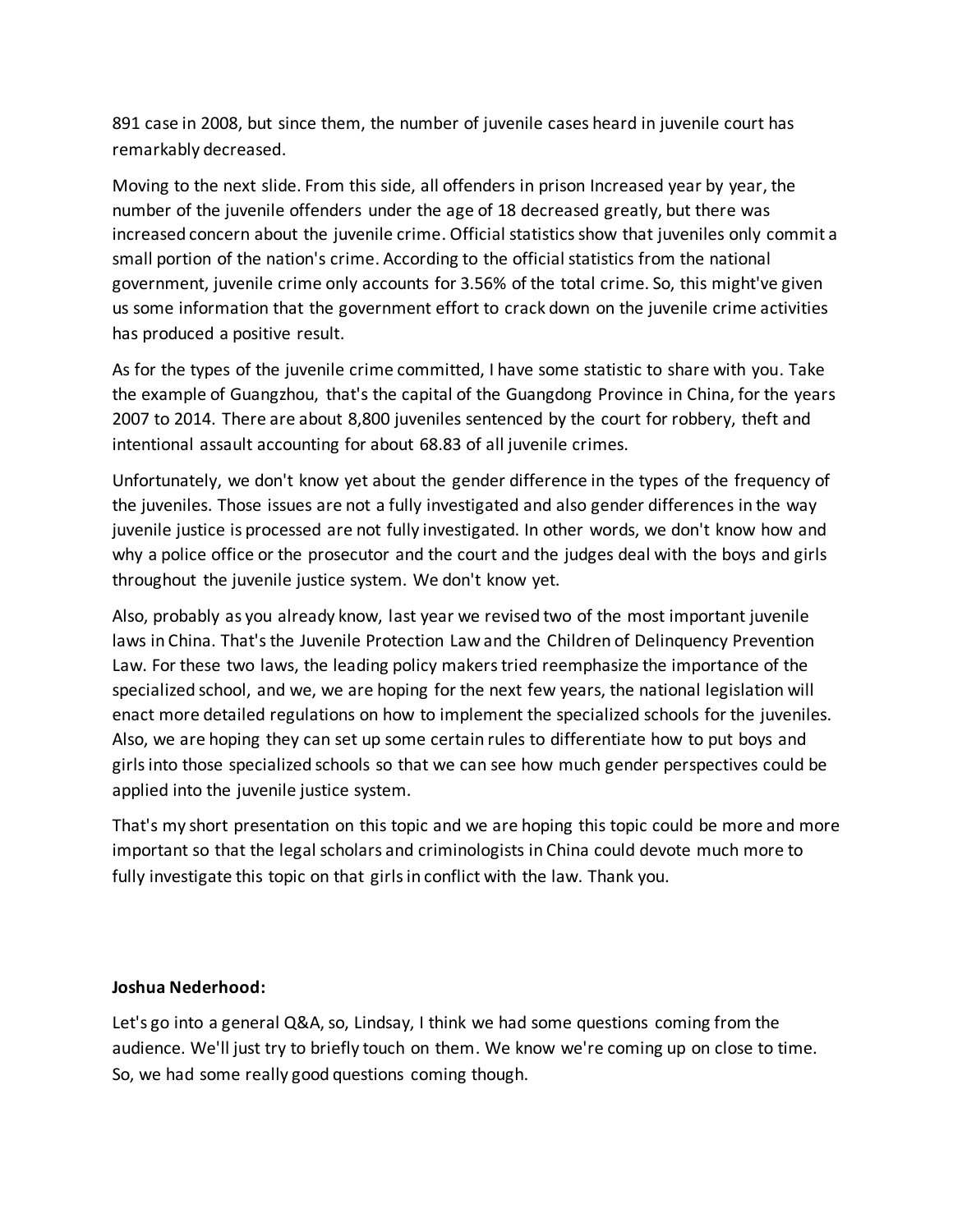### **Lindsay Ernst:**

Karen and Eric, I think that this is geared towards you, asking the question of shoplifting is a major theme in girls and women's crime, but remains relatively unexamined. Do you Karen have any thoughts on that? And then Eric, if you want to chime into, I think there's two other questions that are going to go more specifically to you, Eric.

### **Karen Joe Laidler:**

That's a great question. I didn't know. It's the million-dollar question, isn't it? Is it a question of women being caught more often for shoplifting or is it a reflection of other broader structural issues? I don't have an answer to that, but it is an issue that's relevant not just for girls and young women, but across the age spectrum. In a class that I teach for students who are just introduced to criminology, I have them look at the tape arrest tables and I'll say, "One really interesting pattern that you would never guess off the top of your head?" So, they look at it and then they realize that it's actually the one group where women or females exceed in arrest that of males is actually for shoplifting, and that's particularly among women 60 and over. Now, whether that's universal, I don't know, but it does seem to be a trend. And why is it not examined? Maybe because it's seen as a somewhat mundane issue, but actually it speaks to quite a lot of bigger issues, I think, about the structural inequalities in society, so I think that that's what I would preliminarily say. And actually, it's a great reason why we should be looking more closely at it. Because it is experienced and reflected in official statistics differentially between females and males.

# **Lindsay Ernst:**

Thank you, Karen. Eric, if you want to touch on that question as well, but there's two other questions that specifically are directed towards you. One is the finding that females are as violent as males may well be a product of the instrument, measuring violence. And have you considered the issue of the conflict tactic scale? What are your thoughts on that? And then if I can just ask you the second question too, which is, do you see female arrests for robberies, thefts with the use of force or fear? Do you see the female arrests involved with boys during their arrest? And I think that that's a trend that has Patricia Lee's commenting has been seen in San Francisco, so it'd be great to hear your thoughts on that in terms of your results here in Hong Kong.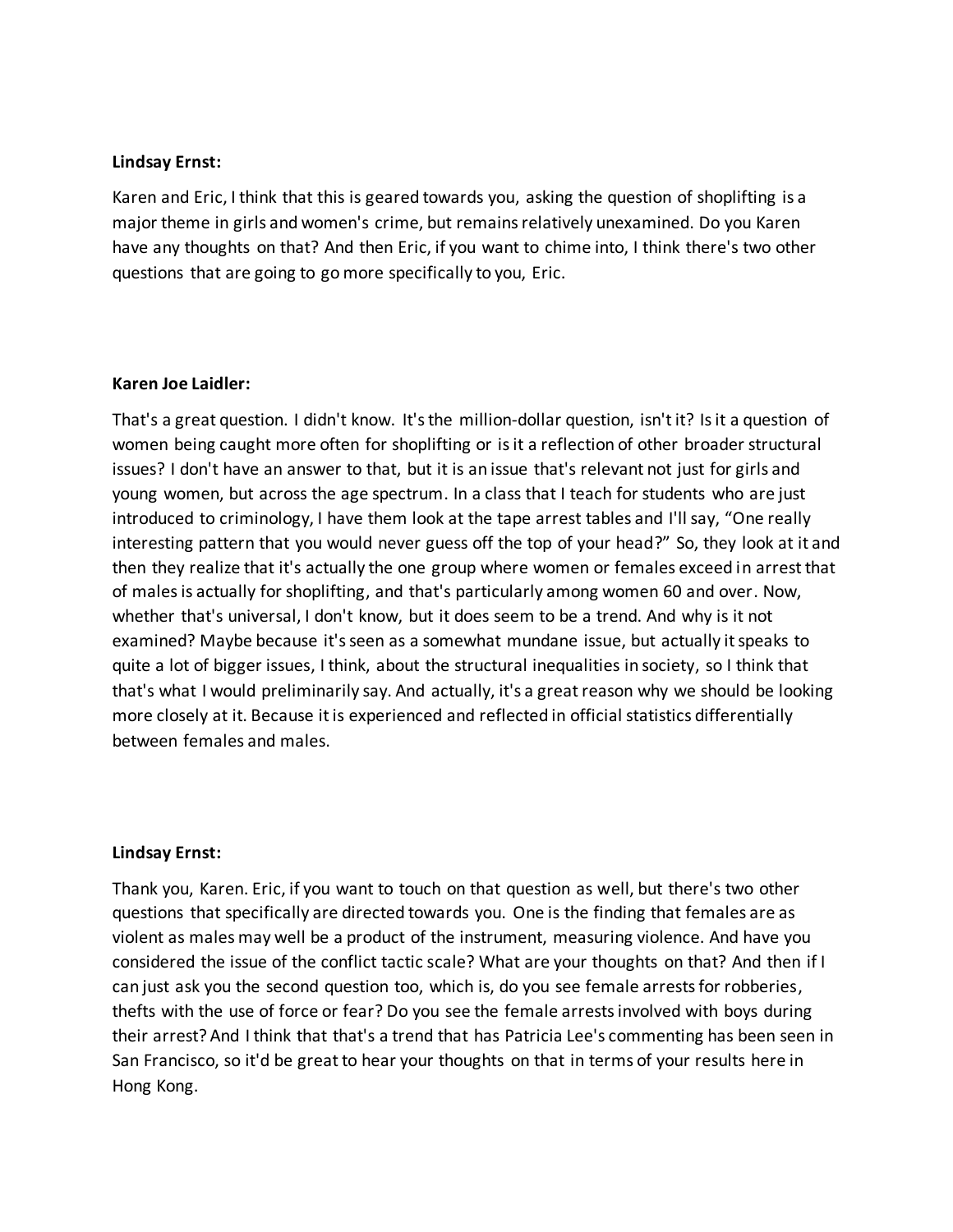#### **Eric Chui:**

First of all, thanks for these two questions. In fact, in one way or the other, these questions are all related to the measurement, so, I really appreciate that the first question is about whether the measurements, especially on my scales, are on violence. Would he be able to capture the capacities of the violent acts and also about the reliability? Whether the items that are put on the scale have already directed them to certain directions. We are fully aware of that, but as I mentioned before, that scale has been used in other settings, including the school sample as well as in the prison setting, and it has been used elsewhere. There are limitations are surely, so that's the reason why I agree, and, as a follow up study in fact the team also just said that we should just simply look at female violence. What, what does it mean? Will we be able to capture these as the seriousness and many more forms and how they behave in reality and things like that? That is well taken, and I think each scale does have its own limitations, but it was the best one that we have chosen because it is simple for self-reports and things like that.

The other question is about whether I have witnessed females using force and et cetera. In fact, the video I'm showing you later on, you click the link and you get to see that on YouTube, and they are using a lot of physical violence. But again, in terms of the extent, we don't know yet because as far as I know there is physical violence going on among the female gangs, but in terms of the extent, how serious they are, to be honest, we are very driven by media most of the time, and that has yet to be investigated more. When we look at the data and I can assure you the mix, the groupings, that means females and males, among the female gang members, half of them are females only, and half of the others, the other 50% are mixed groups.

You mentioned that in San Francisco, there's an increasing number of girls and boys being arrested together, but as I repeat again, my study is not looking at arrest rather it is based on the self-reports of the street gang members. We have observed that there are mixed groups so that means a mix of males and females. There is an increasing trend, half of them are single sex and the other one 50% are mixed groups.

#### **Lindsay Ernst:**

Thank you, Eric. Zhang Hongwei, I also have one question that we want to ask you before we have to conclude. I think you've mentioned in your talk about wanting, you're hoping to set up special schools and develop rules. You also mentioned at the very beginning of your talk that you were looking for more data and research, and you, you didn't come across it. So, I'm curious if you could share with us more in terms of when it comes to studying girls in conflict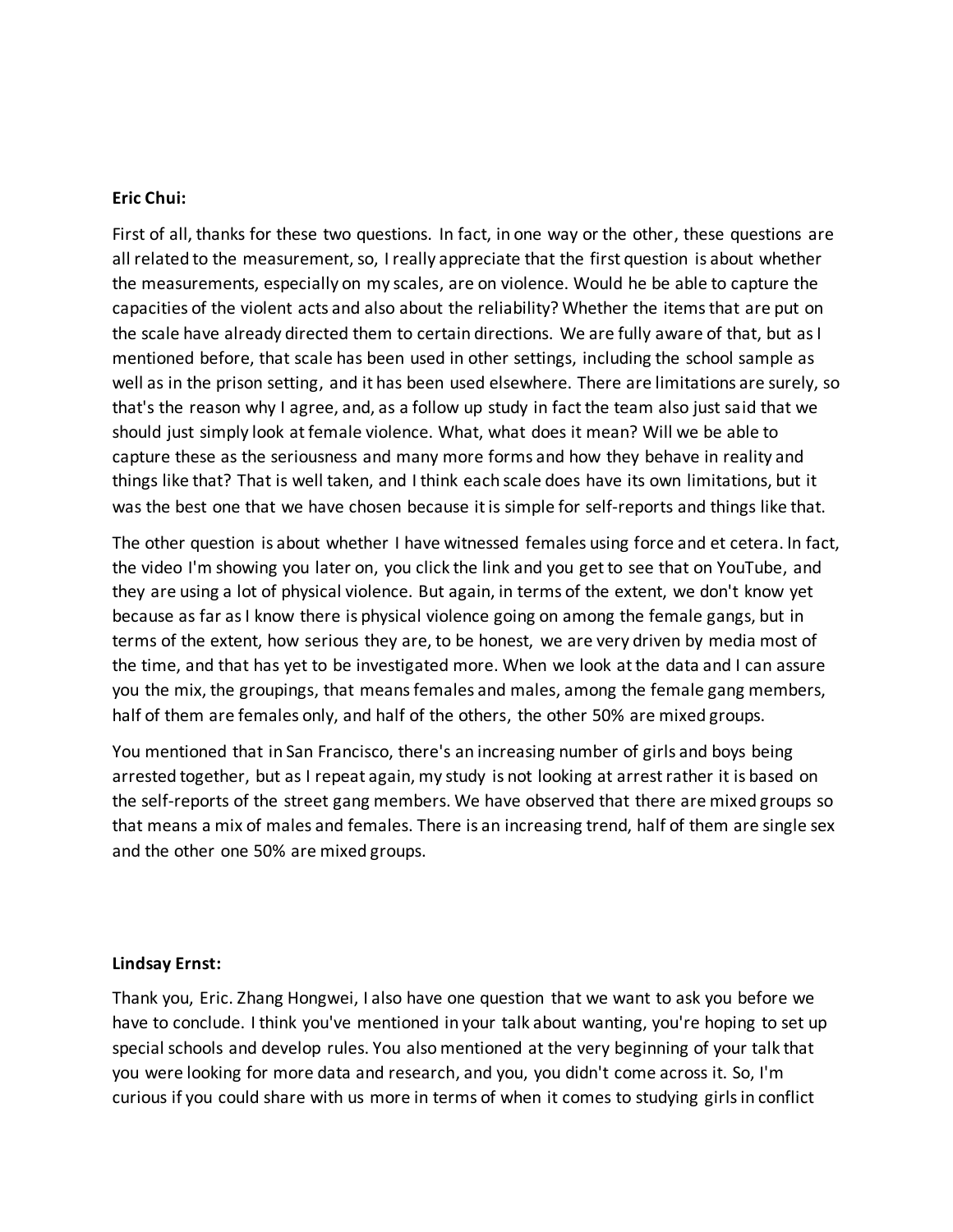with the law specifically, are there notable research gaps? It seems you've already identified some of them. So how would you like to see these research gaps addressed or what research gaps would you prioritize here?

### **Zhang Hongwei:**

Thank you. That's a good question. As I mentioned, for the past 40 years, we have made remarkable progressin establishing our juvenile justice system. So right now, we have already tried to differentiate the treatment between an adult and a juvenile. So, for the next step, I think you are right, we will move further. We'll one more step to differentiate how to treat the girls and boys differently within the juvenile justice system. So, we have to move slowly and steadily by more one by one. So, thank you for your reminder. For the next few years, I think I will cooperate with noted scholars like Eric and Karen. We want to do more research about the empirical data collection and the comparative study so that the scholars in mainland China could contribute more on this topic. Thank you.

# **Joshua Nederhood:**

Thank you so much, Professor Zhang. That's so exciting to hear that this first International Symposium on Girls in Conflict with the Law is starting these conversations. It's connecting scholars from different countries. I think, unfortunately that's all the time we'll have for questions and answers, but we really want to keep these conversations going. I've just put in the chat links to either subscribe to Dui Hua publications, that'll be an easy way to continue to be invited to upcoming events, and then specifically to register for our next webinar. As we've mentioned, this is the seventh in a series of 12 webinars, so everyone who attended today, we'll send you a follow-up email tomorrow, San Francisco time, that'll have a link to register for the next webinar too. We're really looking forward to it. It'll be a photographer, Richard Ross presenting on his *Girls in Justice* photography project, which you can see a cover of the book he's made on that project to the right of my screen here. He'll be joined by a social worker from the San Francisco public defender's office and someone from the district attorney's office in San Francisco to bring to light how his art is luminating the everyday sort of work that goes with this really important topic. Also upcoming, we have on February 15 "Findings and Calls to Justice with a Focus on Indigenous Girls in Canada," February 23 will be a panel on sex trafficking, and then we have two panels that have yet to pin down an exact date, but we will definitely try to keep you all informed, especially if you subscribe to our publications, that'll be an easy way for us to keep sending you invitations going forward.